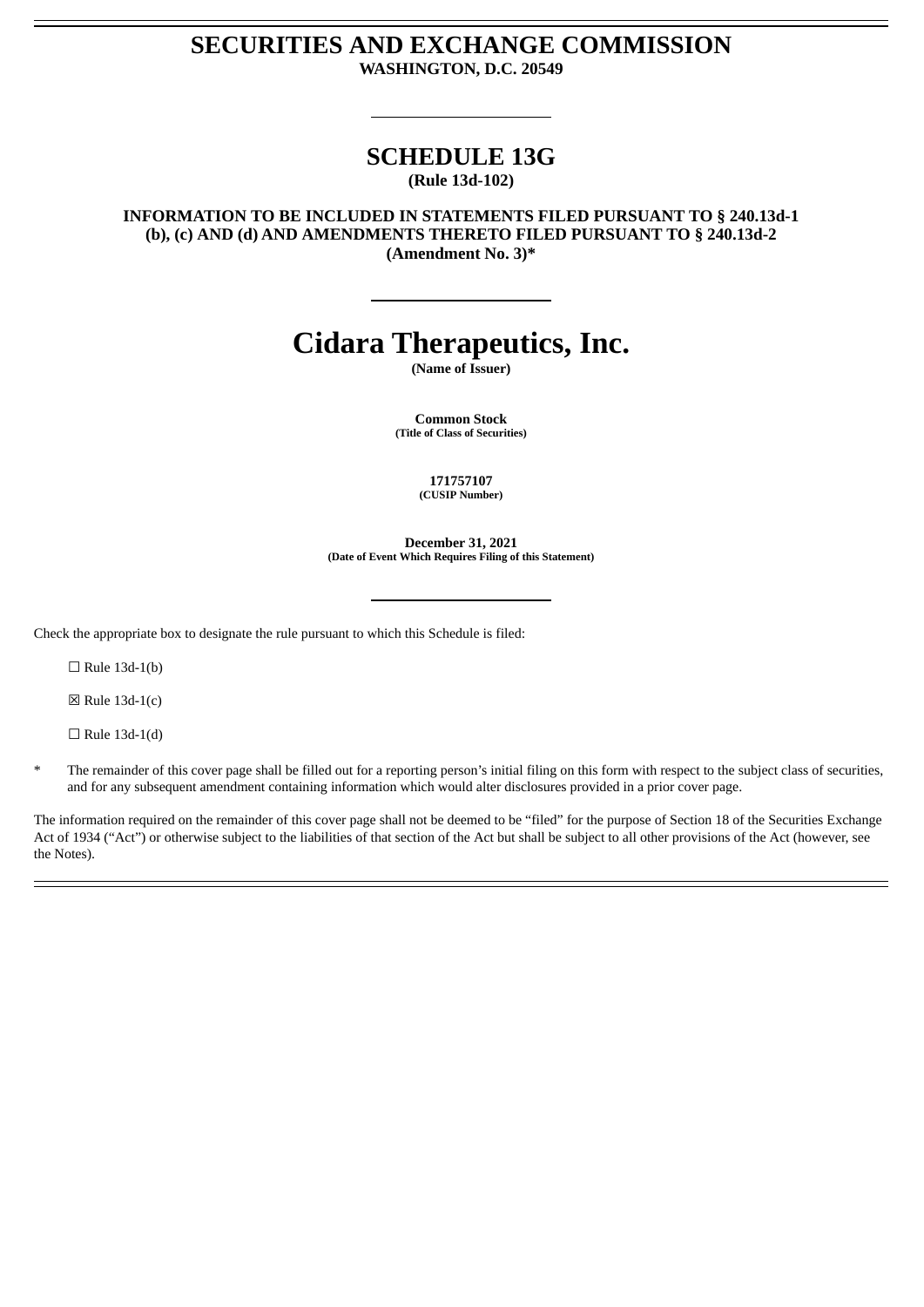|                |                                                 |                     | <b>CUSIP NO. 171757107</b>                  | 13G                                                                                     | Page 2 of 12 Pages |  |  |
|----------------|-------------------------------------------------|---------------------|---------------------------------------------|-----------------------------------------------------------------------------------------|--------------------|--|--|
| $\mathbf{1}$   | NAMES OF REPORTING PERSONS                      |                     |                                             |                                                                                         |                    |  |  |
|                | Omega Fund V, L.P.                              |                     |                                             |                                                                                         |                    |  |  |
| $\overline{2}$ | (a) $\Box$                                      | (b) $\boxtimes$ (1) |                                             | CHECK THE APPROPRIATE BOX IF A MEMBER OF A GROUP (SEE INSTRUCTIONS)                     |                    |  |  |
| 3              | <b>SEC USE ONLY</b>                             |                     |                                             |                                                                                         |                    |  |  |
|                |                                                 |                     |                                             |                                                                                         |                    |  |  |
| 4              |                                                 |                     | CITIZENSHIP OR PLACE OF ORGANIZATION        |                                                                                         |                    |  |  |
|                | <b>Cayman Islands</b>                           |                     |                                             |                                                                                         |                    |  |  |
|                |                                                 | 5                   | <b>SOLE VOTING POWER</b>                    |                                                                                         |                    |  |  |
|                | <b>NUMBER OF</b>                                |                     | $\overline{0}$                              |                                                                                         |                    |  |  |
|                | <b>SHARES</b><br><b>BENEFICIALLY</b>            | 6                   | <b>SHARED VOTING POWER</b>                  |                                                                                         |                    |  |  |
|                | <b>OWNED BY</b><br><b>EACH</b>                  | 7                   | 1,249,999<br>SOLE DISPOSITIVE POWER         |                                                                                         |                    |  |  |
|                | <b>REPORTING</b>                                |                     |                                             |                                                                                         |                    |  |  |
|                | <b>PERSON</b><br><b>WITH</b>                    | 8                   | $\Omega$<br>SHARED DISPOSITIVE POWER        |                                                                                         |                    |  |  |
|                |                                                 |                     |                                             |                                                                                         |                    |  |  |
| 9              |                                                 |                     | 1,249,999                                   | AGGREGATE AMOUNT BENEFICIALLY OWNED BY EACH REPORTING PERSON                            |                    |  |  |
|                | 1,249,999                                       |                     |                                             |                                                                                         |                    |  |  |
| 10             |                                                 |                     |                                             | CHECK BOX IF THE AGGREGATE AMOUNT IN ROW (9) EXCLUDES CERTAIN SHARES (SEE INSTRUCTIONS) |                    |  |  |
|                | $\Box$                                          |                     |                                             |                                                                                         |                    |  |  |
| 11             | PERCENT OF CLASS REPRESENTED BY AMOUNT IN ROW 9 |                     |                                             |                                                                                         |                    |  |  |
|                | $1.8\%$ (2)                                     |                     |                                             |                                                                                         |                    |  |  |
| 12             |                                                 |                     | TYPE OF REPORTING PERSON (SEE INSTRUCTIONS) |                                                                                         |                    |  |  |
|                | PN                                              |                     |                                             |                                                                                         |                    |  |  |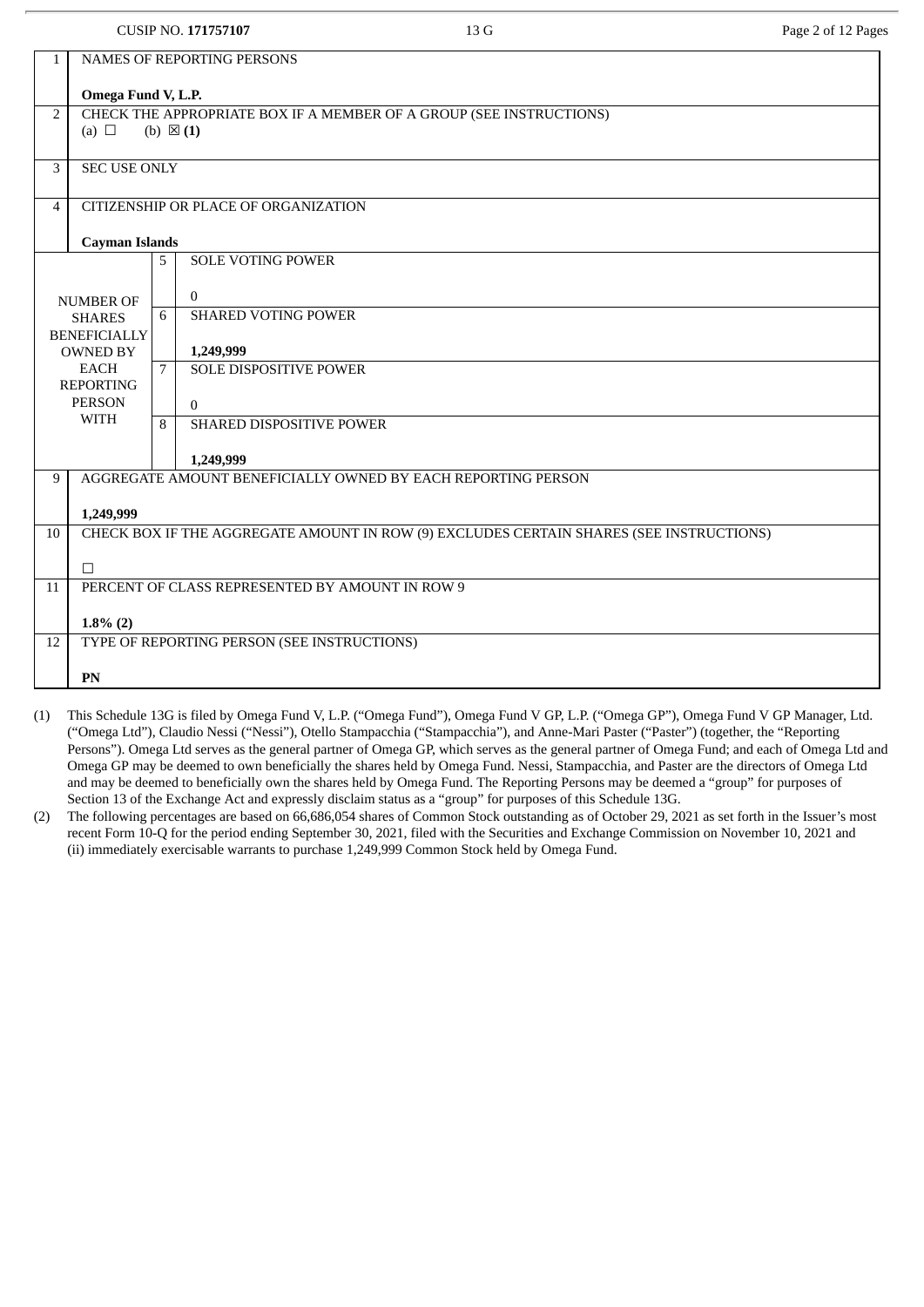|                |                                                                                         |                     | <b>CUSIP NO. 171757107</b>                                          | 13 G | Page 3 of 12 Pages |  |  |
|----------------|-----------------------------------------------------------------------------------------|---------------------|---------------------------------------------------------------------|------|--------------------|--|--|
| $\mathbf{1}$   | <b>NAMES OF REPORTING PERSONS</b>                                                       |                     |                                                                     |      |                    |  |  |
|                | Omega Fund V GP, L.P.                                                                   |                     |                                                                     |      |                    |  |  |
| $\overline{2}$ | (a) $\Box$                                                                              | (b) $\boxtimes$ (1) | CHECK THE APPROPRIATE BOX IF A MEMBER OF A GROUP (SEE INSTRUCTIONS) |      |                    |  |  |
| 3              | <b>SEC USE ONLY</b>                                                                     |                     |                                                                     |      |                    |  |  |
| $\overline{4}$ |                                                                                         |                     | CITIZENSHIP OR PLACE OF ORGANIZATION                                |      |                    |  |  |
|                | <b>Cayman Islands</b>                                                                   |                     |                                                                     |      |                    |  |  |
|                |                                                                                         | 5                   | <b>SOLE VOTING POWER</b>                                            |      |                    |  |  |
|                | <b>NUMBER OF</b>                                                                        |                     | $\overline{0}$                                                      |      |                    |  |  |
|                | <b>SHARES</b><br><b>BENEFICIALLY</b>                                                    | 6                   | <b>SHARED VOTING POWER</b>                                          |      |                    |  |  |
|                | <b>OWNED BY</b>                                                                         |                     | 1,249,999                                                           |      |                    |  |  |
|                | <b>EACH</b><br><b>REPORTING</b>                                                         | 7                   | <b>SOLE DISPOSITIVE POWER</b>                                       |      |                    |  |  |
|                | <b>PERSON</b><br><b>WITH</b>                                                            |                     | $\overline{0}$                                                      |      |                    |  |  |
|                |                                                                                         | 8                   | <b>SHARED DISPOSITIVE POWER</b>                                     |      |                    |  |  |
|                |                                                                                         |                     | 1,249,999                                                           |      |                    |  |  |
| 9              |                                                                                         |                     | AGGREGATE AMOUNT BENEFICIALLY OWNED BY EACH REPORTING PERSON        |      |                    |  |  |
|                | 1,249,999                                                                               |                     |                                                                     |      |                    |  |  |
| 10             | CHECK BOX IF THE AGGREGATE AMOUNT IN ROW (9) EXCLUDES CERTAIN SHARES (SEE INSTRUCTIONS) |                     |                                                                     |      |                    |  |  |
|                | $\Box$                                                                                  |                     |                                                                     |      |                    |  |  |
| 11             | PERCENT OF CLASS REPRESENTED BY AMOUNT IN ROW 9                                         |                     |                                                                     |      |                    |  |  |
|                | $1.8\%$ (2)                                                                             |                     |                                                                     |      |                    |  |  |
| 12             |                                                                                         |                     | TYPE OF REPORTING PERSON (SEE INSTRUCTIONS)                         |      |                    |  |  |
|                | PN                                                                                      |                     |                                                                     |      |                    |  |  |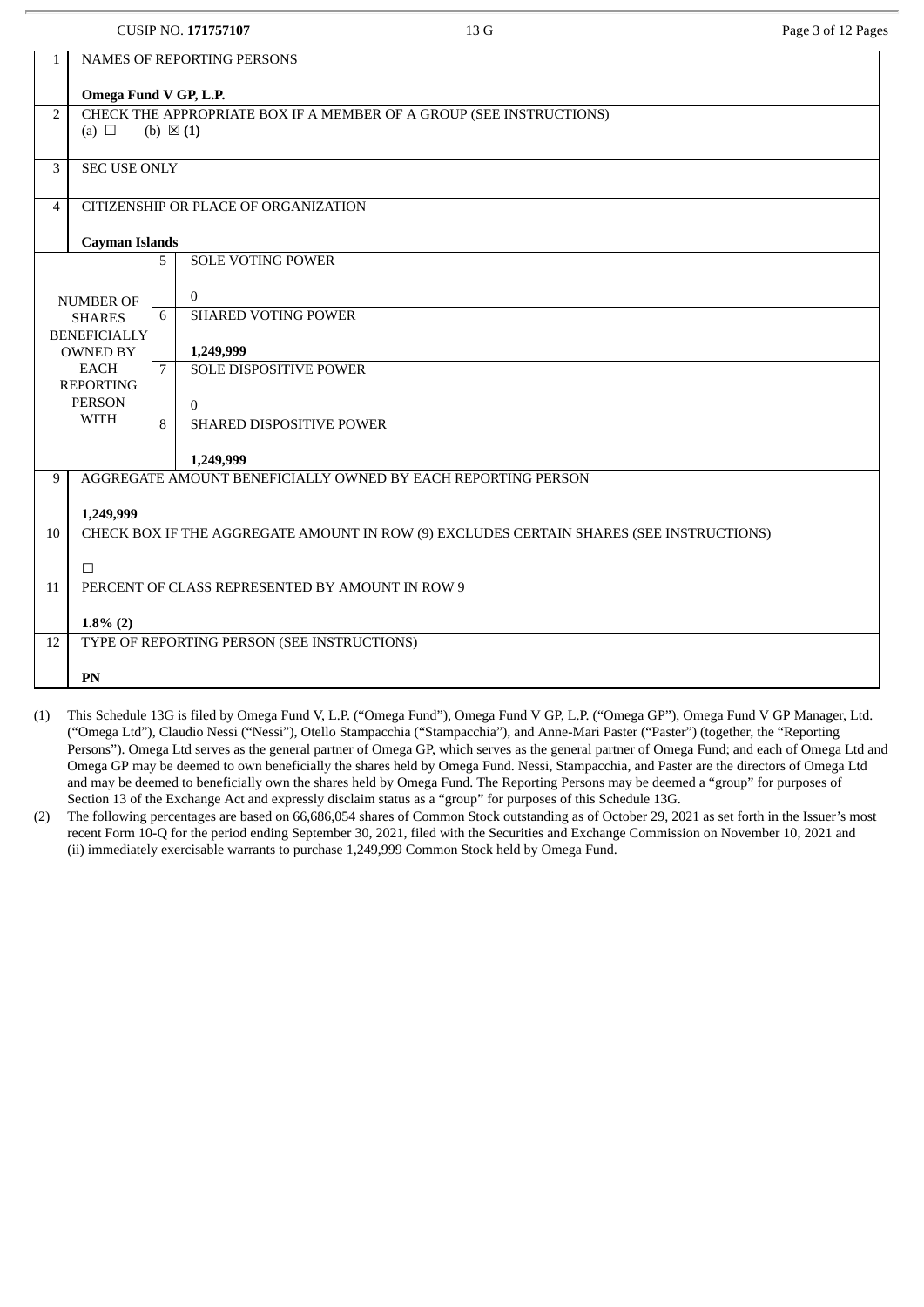|                |                                                                                         |   | <b>CUSIP NO. 171757107</b>                  | 13 G                                                                | Page 4 of 12 Pages |  |  |
|----------------|-----------------------------------------------------------------------------------------|---|---------------------------------------------|---------------------------------------------------------------------|--------------------|--|--|
| $\mathbf{1}$   | NAMES OF REPORTING PERSONS                                                              |   |                                             |                                                                     |                    |  |  |
|                |                                                                                         |   | Omega Fund V GP Manager, Ltd.               |                                                                     |                    |  |  |
| $\overline{2}$ | (a) $\Box$                                                                              |   | (b) $\boxtimes$ (1)                         | CHECK THE APPROPRIATE BOX IF A MEMBER OF A GROUP (SEE INSTRUCTIONS) |                    |  |  |
| 3              | <b>SEC USE ONLY</b>                                                                     |   |                                             |                                                                     |                    |  |  |
|                |                                                                                         |   |                                             |                                                                     |                    |  |  |
| $\overline{4}$ |                                                                                         |   | CITIZENSHIP OR PLACE OF ORGANIZATION        |                                                                     |                    |  |  |
|                | <b>Cayman Islands</b>                                                                   |   |                                             |                                                                     |                    |  |  |
|                |                                                                                         | 5 | <b>SOLE VOTING POWER</b>                    |                                                                     |                    |  |  |
|                | <b>NUMBER OF</b><br><b>SHARES</b>                                                       | 6 | $\mathbf{0}$<br><b>SHARED VOTING POWER</b>  |                                                                     |                    |  |  |
|                | <b>BENEFICIALLY</b>                                                                     |   |                                             |                                                                     |                    |  |  |
|                | <b>OWNED BY</b><br><b>EACH</b>                                                          | 7 | 1,249,999<br><b>SOLE DISPOSITIVE POWER</b>  |                                                                     |                    |  |  |
|                | <b>REPORTING</b><br><b>PERSON</b>                                                       |   | $\mathbf{0}$                                |                                                                     |                    |  |  |
|                | <b>WITH</b>                                                                             | 8 | SHARED DISPOSITIVE POWER                    |                                                                     |                    |  |  |
|                |                                                                                         |   | 1,249,999                                   |                                                                     |                    |  |  |
| 9              |                                                                                         |   |                                             | AGGREGATE AMOUNT BENEFICIALLY OWNED BY EACH REPORTING PERSON        |                    |  |  |
| 10             | 1,249,999                                                                               |   |                                             |                                                                     |                    |  |  |
|                | CHECK BOX IF THE AGGREGATE AMOUNT IN ROW (9) EXCLUDES CERTAIN SHARES (SEE INSTRUCTIONS) |   |                                             |                                                                     |                    |  |  |
| 11             | П<br>PERCENT OF CLASS REPRESENTED BY AMOUNT IN ROW 9                                    |   |                                             |                                                                     |                    |  |  |
|                |                                                                                         |   |                                             |                                                                     |                    |  |  |
| 12             | $1.8\%$ (2)                                                                             |   | TYPE OF REPORTING PERSON (SEE INSTRUCTIONS) |                                                                     |                    |  |  |
|                | 00                                                                                      |   |                                             |                                                                     |                    |  |  |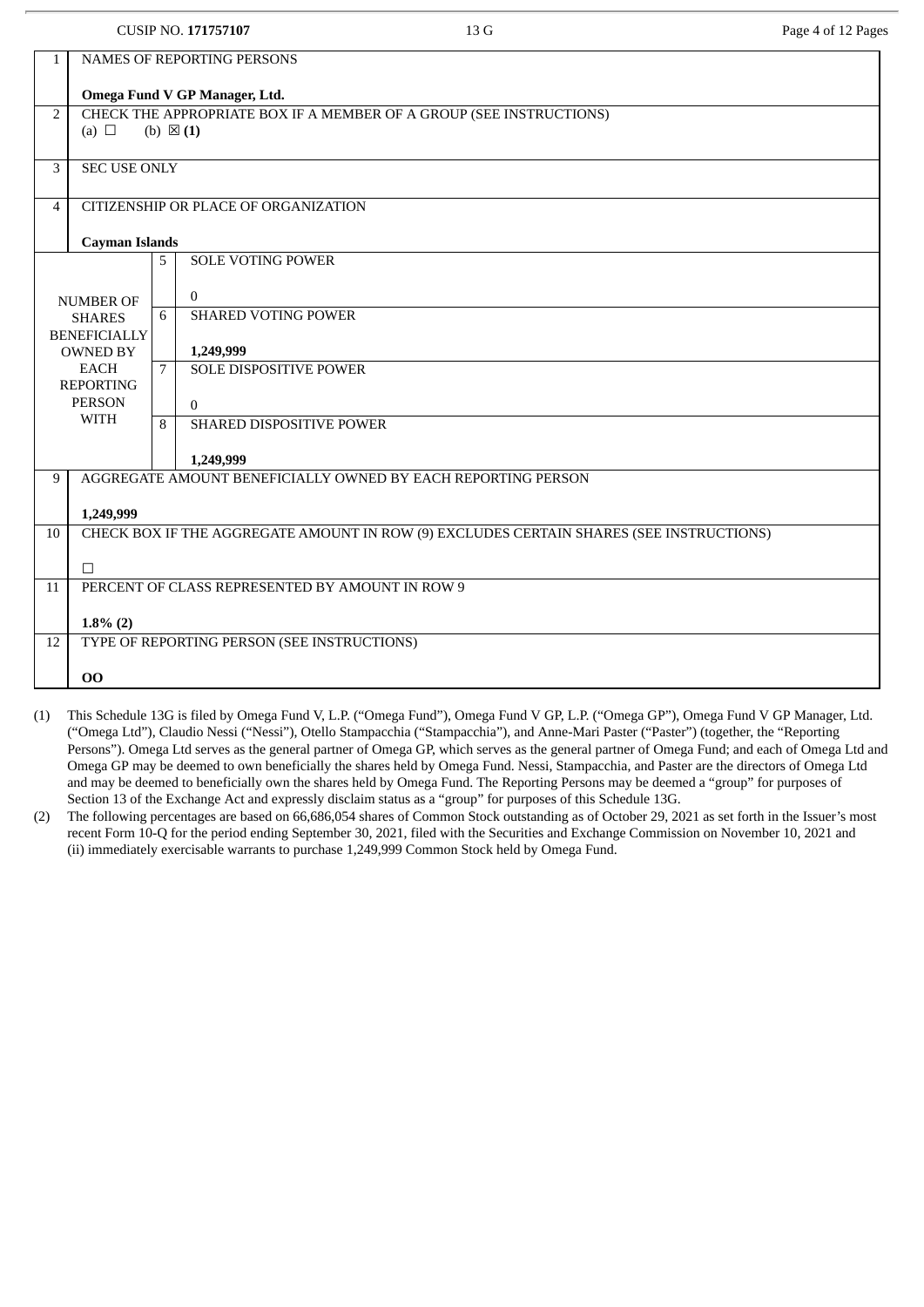| $\mathbf{1}$ | NAMES OF REPORTING PERSONS                                                              |                 |                                                                     |  |  |  |
|--------------|-----------------------------------------------------------------------------------------|-----------------|---------------------------------------------------------------------|--|--|--|
|              | <b>Claudio Nessi</b>                                                                    |                 |                                                                     |  |  |  |
| 2            |                                                                                         |                 | CHECK THE APPROPRIATE BOX IF A MEMBER OF A GROUP (SEE INSTRUCTIONS) |  |  |  |
|              | (a) $\Box$                                                                              |                 | (b) $\boxtimes$ (1)                                                 |  |  |  |
| 3            | <b>SEC USE ONLY</b>                                                                     |                 |                                                                     |  |  |  |
| 4            |                                                                                         |                 | CITIZENSHIP OR PLACE OF ORGANIZATION                                |  |  |  |
|              | <b>Switzerland</b>                                                                      |                 |                                                                     |  |  |  |
|              |                                                                                         | 5               | <b>SOLE VOTING POWER</b>                                            |  |  |  |
|              | <b>NUMBER OF</b>                                                                        |                 | $\overline{0}$                                                      |  |  |  |
|              | <b>SHARES</b><br><b>BENEFICIALLY</b>                                                    | 6               | <b>SHARED VOTING POWER</b>                                          |  |  |  |
|              | <b>OWNED BY</b>                                                                         |                 | 1,249,999                                                           |  |  |  |
|              | <b>EACH</b><br><b>REPORTING</b>                                                         | $7\overline{ }$ | <b>SOLE DISPOSITIVE POWER</b>                                       |  |  |  |
|              | <b>PERSON</b>                                                                           |                 | $\Omega$                                                            |  |  |  |
|              | <b>WITH</b>                                                                             | 8               | SHARED DISPOSITIVE POWER                                            |  |  |  |
|              |                                                                                         |                 | 1,249,999                                                           |  |  |  |
| 9            |                                                                                         |                 | AGGREGATE AMOUNT BENEFICIALLY OWNED BY EACH REPORTING PERSON        |  |  |  |
|              | 1,249,999                                                                               |                 |                                                                     |  |  |  |
| 10           | CHECK BOX IF THE AGGREGATE AMOUNT IN ROW (9) EXCLUDES CERTAIN SHARES (SEE INSTRUCTIONS) |                 |                                                                     |  |  |  |
|              | $\Box$                                                                                  |                 |                                                                     |  |  |  |
| 11           | PERCENT OF CLASS REPRESENTED BY AMOUNT IN ROW 9                                         |                 |                                                                     |  |  |  |
|              | $1.8\%$ (2)                                                                             |                 |                                                                     |  |  |  |
| 12           |                                                                                         |                 | TYPE OF REPORTING PERSON (SEE INSTRUCTIONS)                         |  |  |  |
|              | IN                                                                                      |                 |                                                                     |  |  |  |

- (1) This Schedule 13G is filed by Omega Fund V, L.P. ("Omega Fund"), Omega Fund V GP, L.P. ("Omega GP"), Omega Fund V GP Manager, Ltd. ("Omega Ltd"), Claudio Nessi ("Nessi"), Otello Stampacchia ("Stampacchia"), and Anne-Mari Paster ("Paster") (together, the "Reporting Persons"). Omega Ltd serves as the general partner of Omega GP, which serves as the general partner of Omega Fund; and each of Omega Ltd and Omega GP may be deemed to own beneficially the shares held by Omega Fund. Nessi, Stampacchia, and Paster are the directors of Omega Ltd and may be deemed to beneficially own the shares held by Omega Fund. The Reporting Persons may be deemed a "group" for purposes of Section 13 of the Exchange Act and expressly disclaim status as a "group" for purposes of this Schedule 13G.
- (2) The following percentages are based on 66,686,054 shares of Common Stock outstanding as of October 29, 2021 as set forth in the Issuer's most recent Form 10-Q for the period ending September 30, 2021, filed with the Securities and Exchange Commission on November 10, 2021 and (ii) immediately exercisable warrants to purchase 1,249,999 Common Stock held by Omega Fund.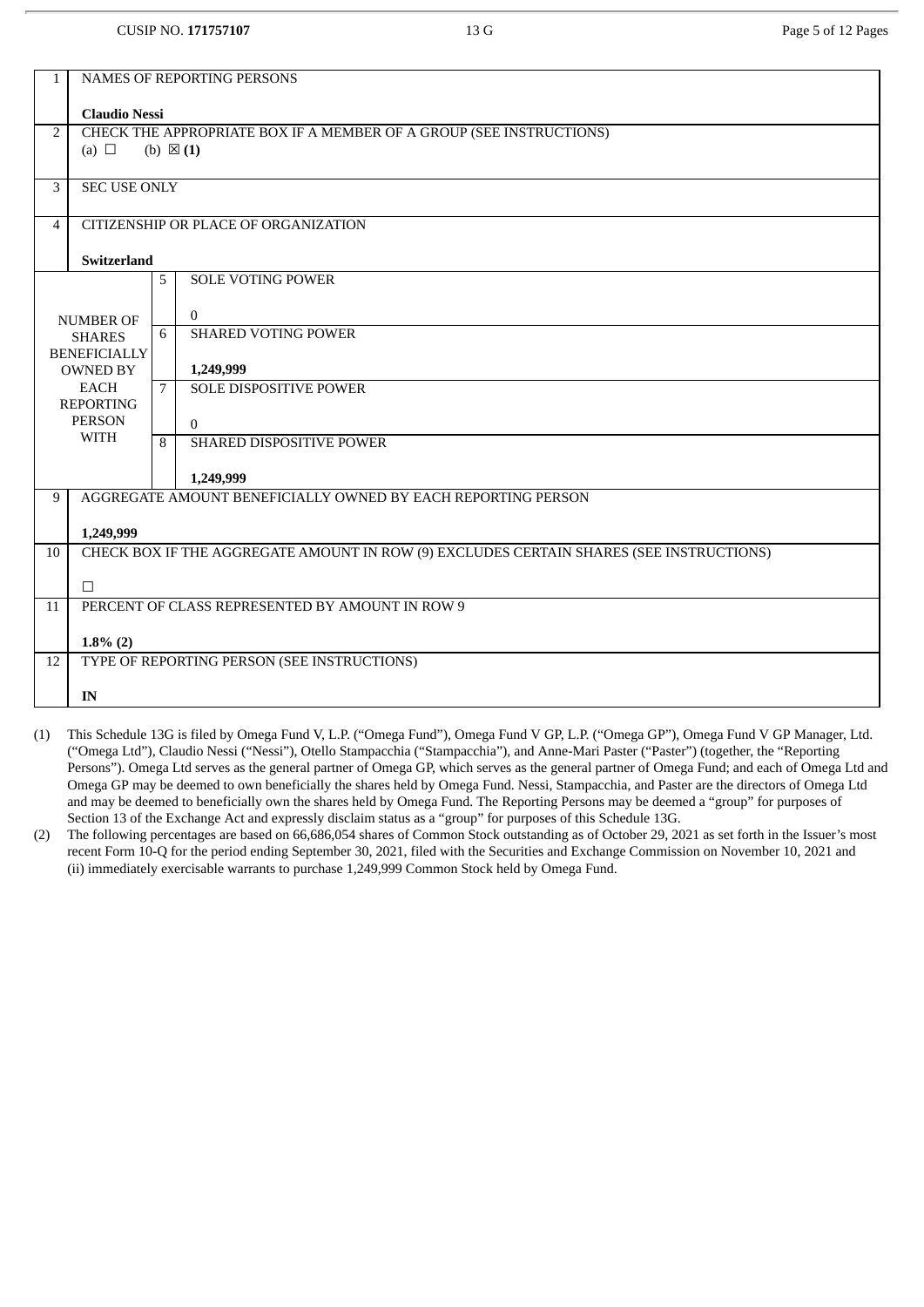|                |                                                 |   | <b>CUSIP NO. 171757107</b>                  | 13 G                                                                                    | Page 6 of 12 Pages |  |  |
|----------------|-------------------------------------------------|---|---------------------------------------------|-----------------------------------------------------------------------------------------|--------------------|--|--|
| 1              | <b>NAMES OF REPORTING PERSONS</b>               |   |                                             |                                                                                         |                    |  |  |
|                | Otello Stampacchia                              |   |                                             |                                                                                         |                    |  |  |
| 2              | (a) $\Box$                                      |   | (b) $\boxtimes$ (1)                         | CHECK THE APPROPRIATE BOX IF A MEMBER OF A GROUP (SEE INSTRUCTIONS)                     |                    |  |  |
| 3              | <b>SEC USE ONLY</b>                             |   |                                             |                                                                                         |                    |  |  |
| $\overline{4}$ |                                                 |   | CITIZENSHIP OR PLACE OF ORGANIZATION        |                                                                                         |                    |  |  |
|                | <b>Italy</b>                                    |   |                                             |                                                                                         |                    |  |  |
|                |                                                 | 5 | <b>SOLE VOTING POWER</b>                    |                                                                                         |                    |  |  |
|                | <b>NUMBER OF</b>                                |   | $\mathbf{0}$                                |                                                                                         |                    |  |  |
|                | <b>SHARES</b><br><b>BENEFICIALLY</b>            | 6 | <b>SHARED VOTING POWER</b>                  |                                                                                         |                    |  |  |
|                | <b>OWNED BY</b>                                 |   | 1,249,999                                   |                                                                                         |                    |  |  |
|                | <b>EACH</b><br><b>REPORTING</b>                 | 7 | <b>SOLE DISPOSITIVE POWER</b>               |                                                                                         |                    |  |  |
|                | <b>PERSON</b>                                   |   | $\theta$                                    |                                                                                         |                    |  |  |
|                | <b>WITH</b>                                     | 8 | SHARED DISPOSITIVE POWER                    |                                                                                         |                    |  |  |
|                |                                                 |   | 1,249,999                                   |                                                                                         |                    |  |  |
| 9              |                                                 |   |                                             | AGGREGATE AMOUNT BENEFICIALLY OWNED BY EACH REPORTING PERSON                            |                    |  |  |
|                | 1,249,999                                       |   |                                             |                                                                                         |                    |  |  |
| 10             |                                                 |   |                                             | CHECK BOX IF THE AGGREGATE AMOUNT IN ROW (9) EXCLUDES CERTAIN SHARES (SEE INSTRUCTIONS) |                    |  |  |
|                | П                                               |   |                                             |                                                                                         |                    |  |  |
| 11             | PERCENT OF CLASS REPRESENTED BY AMOUNT IN ROW 9 |   |                                             |                                                                                         |                    |  |  |
|                | $1.8\%$ (2)                                     |   |                                             |                                                                                         |                    |  |  |
| 12             |                                                 |   | TYPE OF REPORTING PERSON (SEE INSTRUCTIONS) |                                                                                         |                    |  |  |
|                | IN                                              |   |                                             |                                                                                         |                    |  |  |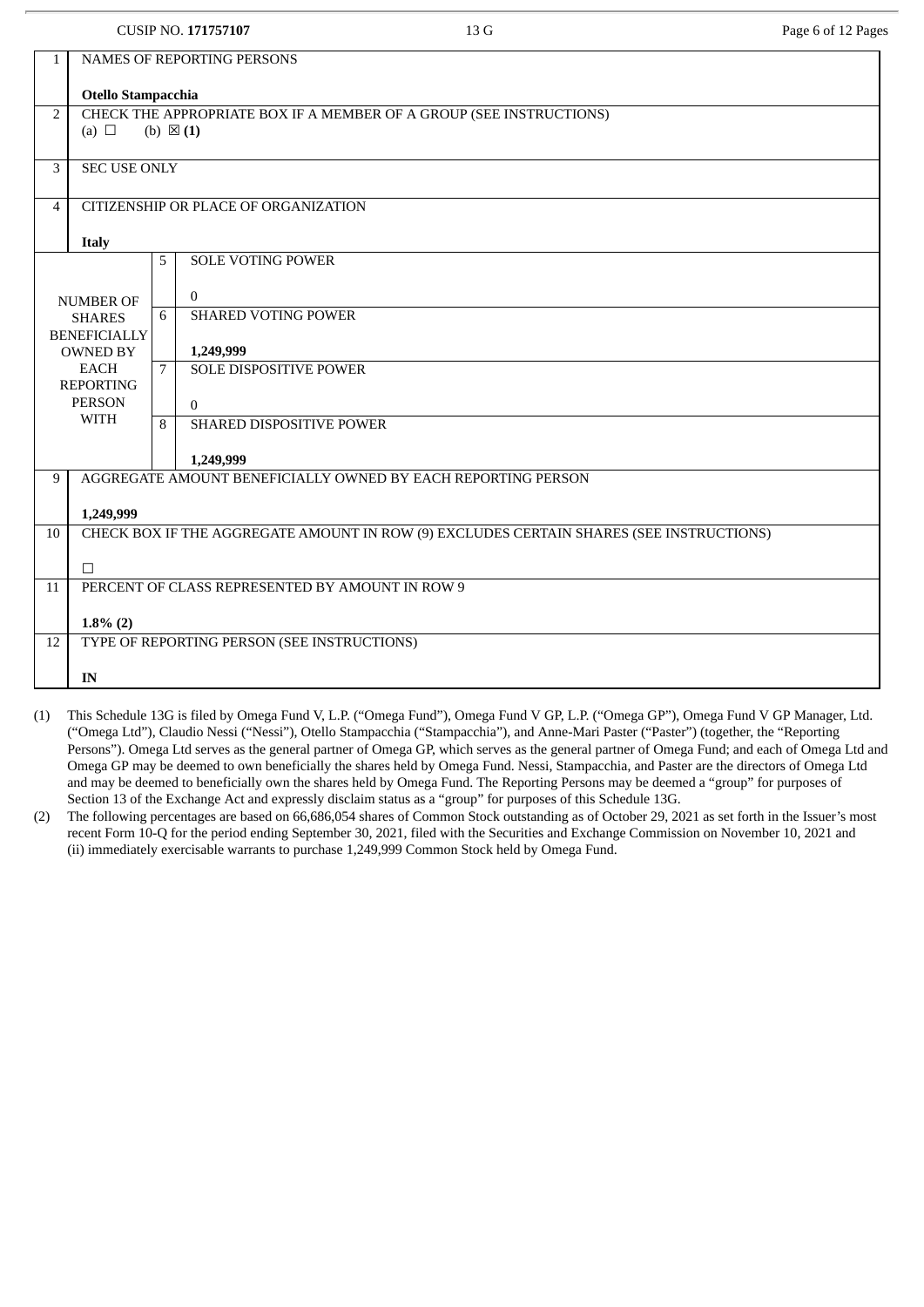|              |                                                 |   | <b>CUSIP NO. 171757107</b>                  | 13 G                                                                                    | Page 7 of 12 Pages |  |
|--------------|-------------------------------------------------|---|---------------------------------------------|-----------------------------------------------------------------------------------------|--------------------|--|
| $\mathbf{1}$ |                                                 |   | NAMES OF REPORTING PERSONS                  |                                                                                         |                    |  |
|              | <b>Anne-Mari Paster</b>                         |   |                                             |                                                                                         |                    |  |
| 2            | (a) $\Box$                                      |   | (b) $\boxtimes$ (1)                         | CHECK THE APPROPRIATE BOX IF A MEMBER OF A GROUP (SEE INSTRUCTIONS)                     |                    |  |
| 3            | <b>SEC USE ONLY</b>                             |   |                                             |                                                                                         |                    |  |
| 4            |                                                 |   | CITIZENSHIP OR PLACE OF ORGANIZATION        |                                                                                         |                    |  |
|              | <b>United States of America</b>                 |   |                                             |                                                                                         |                    |  |
|              |                                                 | 5 | <b>SOLE VOTING POWER</b>                    |                                                                                         |                    |  |
|              | <b>NUMBER OF</b>                                |   | $\bf{0}$                                    |                                                                                         |                    |  |
|              | <b>SHARES</b><br><b>BENEFICIALLY</b>            | 6 | <b>SHARED VOTING POWER</b>                  |                                                                                         |                    |  |
|              | <b>OWNED BY</b><br><b>EACH</b>                  | 7 | 1,249,999<br><b>SOLE DISPOSITIVE POWER</b>  |                                                                                         |                    |  |
|              | <b>REPORTING</b><br><b>PERSON</b>               |   |                                             |                                                                                         |                    |  |
|              | <b>WITH</b>                                     | 8 | $\mathbf{0}$<br>SHARED DISPOSITIVE POWER    |                                                                                         |                    |  |
|              |                                                 |   | 1,249,999                                   |                                                                                         |                    |  |
| 9            |                                                 |   |                                             | AGGREGATE AMOUNT BENEFICIALLY OWNED BY EACH REPORTING PERSON                            |                    |  |
|              | 1,249,999                                       |   |                                             |                                                                                         |                    |  |
| 10           |                                                 |   |                                             | CHECK BOX IF THE AGGREGATE AMOUNT IN ROW (9) EXCLUDES CERTAIN SHARES (SEE INSTRUCTIONS) |                    |  |
|              | П                                               |   |                                             |                                                                                         |                    |  |
| 11           | PERCENT OF CLASS REPRESENTED BY AMOUNT IN ROW 9 |   |                                             |                                                                                         |                    |  |
|              | $1.8\%$ (2)                                     |   |                                             |                                                                                         |                    |  |
| 12           |                                                 |   | TYPE OF REPORTING PERSON (SEE INSTRUCTIONS) |                                                                                         |                    |  |
|              | IN                                              |   |                                             |                                                                                         |                    |  |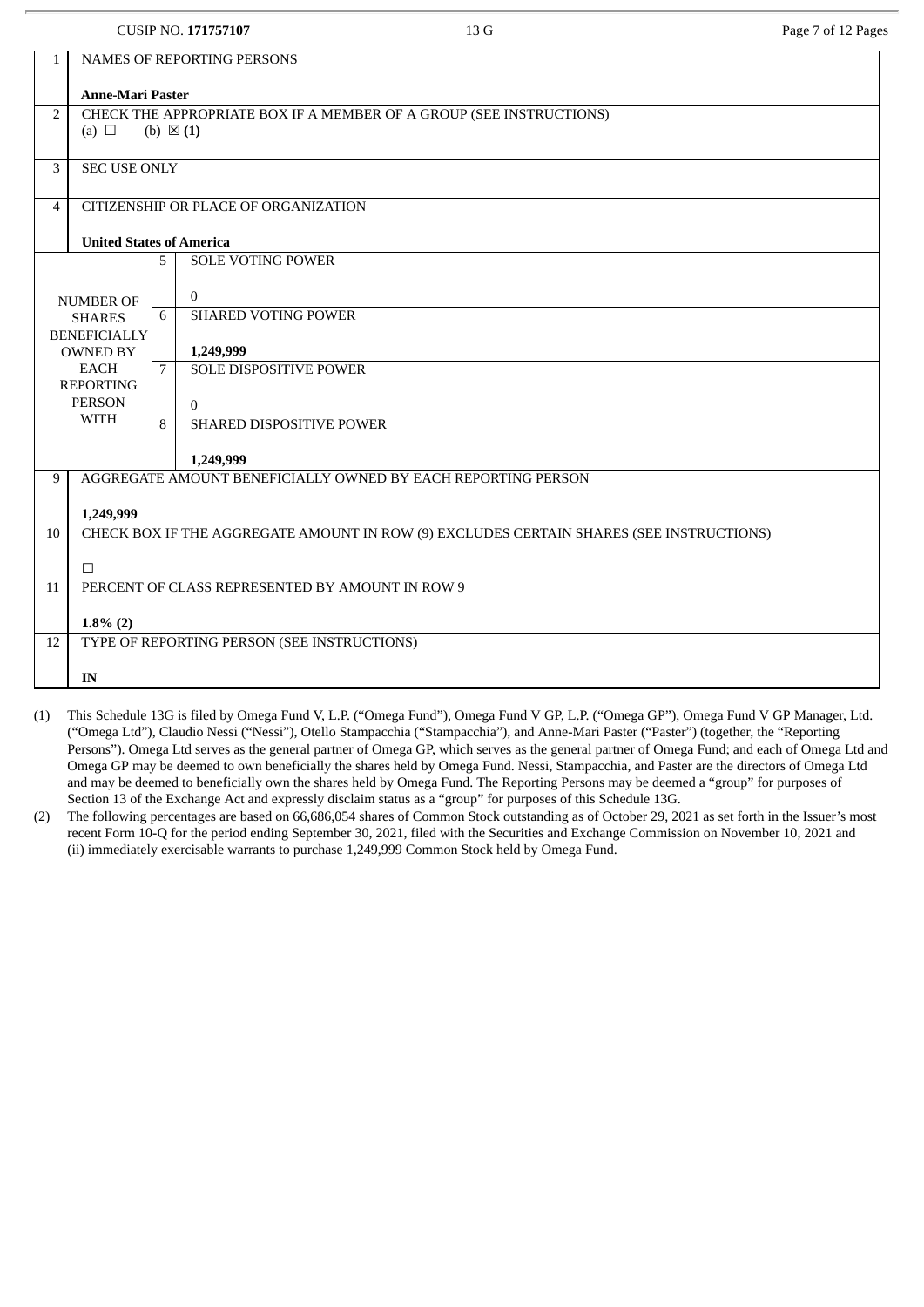#### CUSIP NO. **171757107** 13 G Page 8 of 12 Pages

Introductory Note: This statement on Schedule 13G is filed on behalf of the Reporting Persons, in respect of shares of Common Stock ("Common Stock"), of Cidara Therapeutics, Inc. (the "Issuer").

#### **Item 1(a) Name of Issuer:**

Cidara Therapeutics, Inc. (the "Issuer")

#### **Item 1(b) Address of Issuer's principal executive offices:**

Cidara Therapeutics, Inc. 6310 Nancy Ridge Drive, Suite 101 San Diego, CA 92121

#### **Items 2(a) Name of Reporting Persons filing:**

Omega Fund V, L.P. ("Omega Fund") Omega Fund V GP, L.P. ("Omega GP") Omega Fund V GP Manager, Ltd. ("Omega Ltd") Claudio Nessi ("Nessi") Otello Stampacchia ("Stampacchia") Anne-Mari Paster ("Paster")

#### **Item 2(b) Address or principal business office or, if none, residence:**

The address of the principal business office of Omega Fund, Omega GP, Omega Ltd, Nessi, Stampacchia, and Paster, is c/o Omega Fund Management, LLC, 888 Boylston Street, Suite 1111, Boston, MA 02199.

#### **Item 2(c) Citizenship:**

| Name        | <b>Citizenship or Place of Organization</b> |
|-------------|---------------------------------------------|
| Omega Fund  | Cayman Islands                              |
| Omega GP    | Cayman Islands                              |
| Omega Ltd.  | Cayman Islands                              |
| Nessi       | Switzerland                                 |
| Stampacchia | Italy                                       |
| Paster      | United States of America                    |

#### **Item 2(d) Title of class of securities:**

Common Stock

**Item 2(e) CUSIP No.:**

171757107

If this statement is filed pursuant to §§ 240.13d-1(b), or 240.13d-2(b) or (c), check whether the person filings is a:

Not applicable.

#### **Item 4 Ownership**

The following information with respect to the ownership of Common Stock of the Issuer by the Reporting Persons filing this statement on Schedule 13G is provided as of December 31, 2021.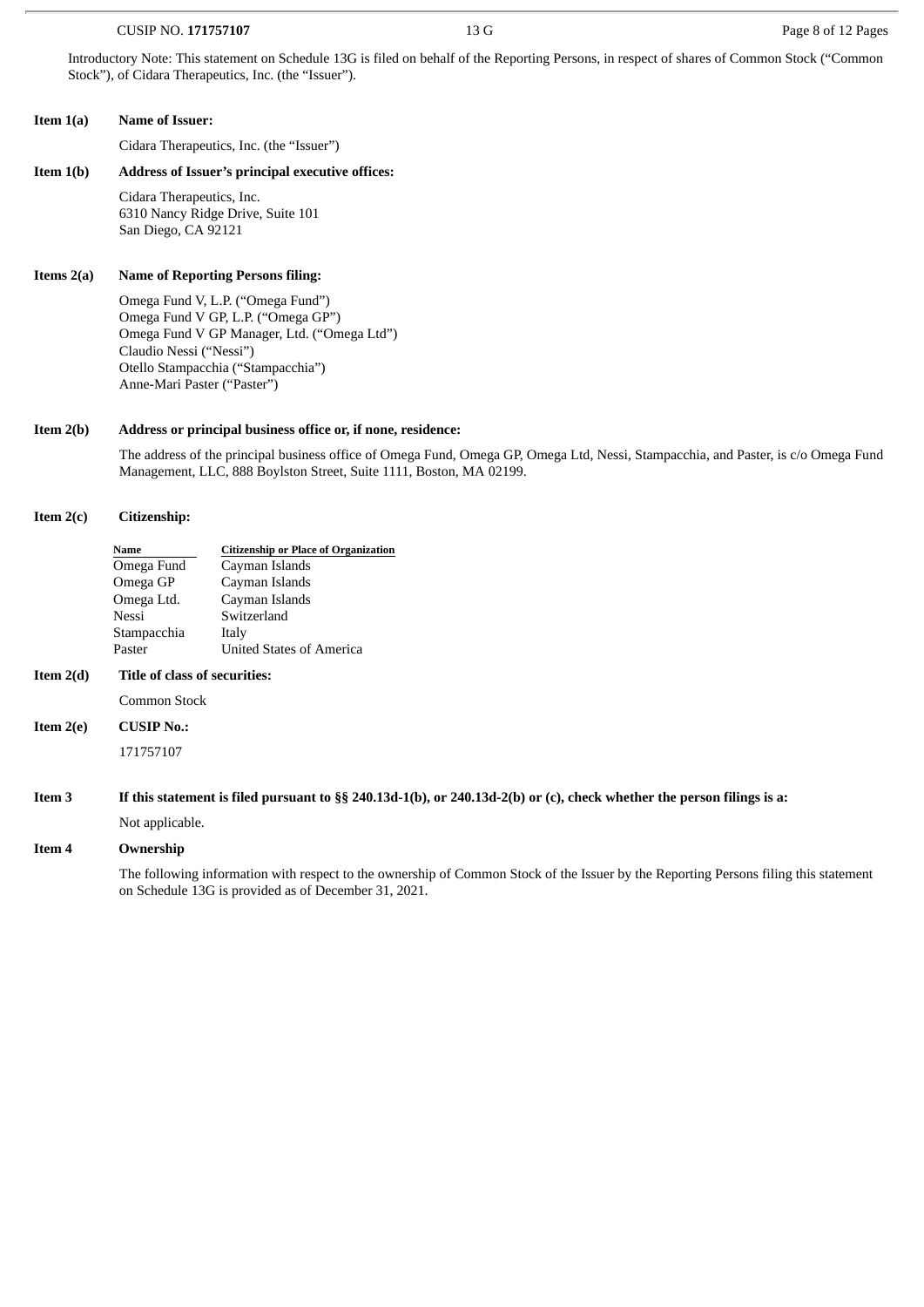| <b>CUSIP NO. 171757107</b> | 13 G | Page 9 of 12 Pages |
|----------------------------|------|--------------------|

| <b>Reporting Persons</b> | <b>Shares</b> of<br>Common<br><b>Stock Held</b><br><b>Directly</b> | Sole<br>Voting<br>Power | Shared<br><b>Voting</b><br>Power | Sole<br><b>Dispositive</b><br>Power | Shared<br><b>Dispositive</b><br>Power | <b>Beneficial</b><br>Ownership | Percentage<br>of Class<br>(1) |
|--------------------------|--------------------------------------------------------------------|-------------------------|----------------------------------|-------------------------------------|---------------------------------------|--------------------------------|-------------------------------|
| Omega Fund $(2)(3)$      | 1,249,999                                                          | 0                       | 1,249,999                        |                                     | 1.249.999                             | 0                              | $1.8\%$                       |
| Omega $GP(2)(3)$         |                                                                    | 0                       | 1.249.999                        |                                     | 1.249.999                             | U                              | 1.8%                          |
| Omega $Ltd(2)(3)$        | 0                                                                  | 0                       | 1,249,999                        |                                     | 1.249.999                             | 0                              | 1.8%                          |
| Nessi(2)(3)              |                                                                    | 0                       | 1.249.999                        |                                     | 1,249,999                             |                                | 1.8%                          |
| Stampacchia $(2)(3)$     | 0                                                                  | 0                       | 1.249.999                        |                                     | 1.249.999                             | 0                              | 1.8%                          |
| Paster $(2)(3)$          |                                                                    | 0                       | 1.249.999                        |                                     | 1.249.999                             |                                | 1.8%                          |

(1) The following percentages are based on 66,686,054 shares of Common Stock outstanding as of October 29, 2021 as set forth in the Issuer's most recent Form 10-Q for the period ending September 30, 2021, filed with the Securities and Exchange Commission on November 10, 2021 and (ii) immediately exercisable warrants to purchase 1,249,999 Common Stock held by Omega Fund.

(2) Omega Fund owns immediately exercisable warrants to purchase 1,249,999 shares of Common Stock. Omega Ltd serves as the general partner of Omega GP, which serves as the general partner of Omega Fund, and each of Omega GP and Omega Ltd may be deemed to own beneficially the shares held by Omega Fund. Nessi, Stampacchia, and Paster are the directors of Omega Ltd and may be deemed to beneficially own the shares held by Omega Fund. Each of the Reporting Persons disclaims beneficial ownership of the shares of the Issuer's Common Stock held by Omega Fund except to the extent of his, her or its pecuniary interest therein.

(3) The Reporting Persons may be deemed a "group" for purposes of Section 13 of the Exchange Act and expressly disclaim status as a "group" for purposes of this Schedule 13G.

#### **Item 5 Ownership of Five Percent or Less of a Class**

If this statement is being filed to report the fact that as of the date hereof the reporting person has ceased to be the beneficial owner of more than five percent of the class of securities, check the following  $\boxtimes$ .

#### **Item 6 Ownership of More than Five Percent on Behalf of Another Person**

If this statement is being filed to report the fact that as of the date hereof, the Reporting Persons have ceased to be the beneficial owner of more than five percent of the class of securities, check the following:  $\Box$ 

#### Item 7 Identification and Classification of the Subsidiary Which Acquired the Security Being Reported on by the Parent Holding **Company or Control Person**

Not applicable.

**Item 8 Identification and Classification of Members of the Group**

Not applicable.

**Item 9 Notice of Dissolution of Group**

Not applicable.

#### **Item 10 Certifications**

By signing below I certify that, to the best of my knowledge and belief, the securities referred to above were not acquired and are not held for the purpose of or with the effect of changing or influencing the control of the issuer of the securities and were not acquired and are not held in connection with or as a participant in any transaction having that purpose or effect, other than activities solely in connection with a nomination under Rule 14a-11.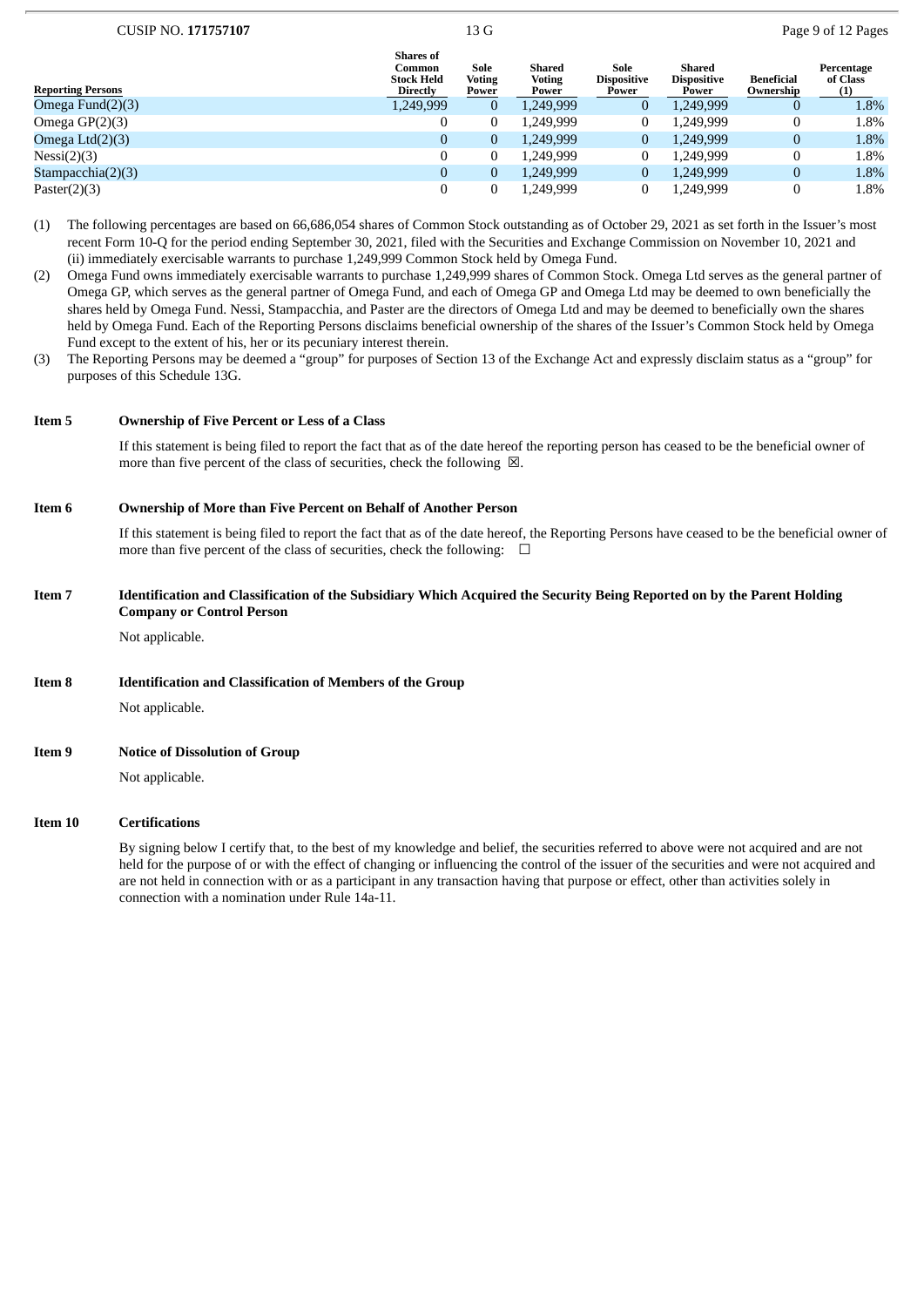#### CUSIP NO. **171757107** 13 G Page 11 of 12 Pages

## **SIGNATURES**

After reasonable inquiry and to the best of my knowledge and belief, I certify that the information set forth in this statement is true, complete and correct.

Dated: February 14, 2022

OMEGA FUND V, L.P.

BY: Omega Fund V GP, L.P. ITS: GENERAL PARTNER

BY: Omega Fund V GP Manager, Ltd.

ITS: GENERAL PARTNER

By: /s/ Anne-Mari Paster Director

OMEGA FUND V GP, L.P.

BY: Omega Fund V GP Manager, Ltd. ITS: GENERAL PARTNER

By: /s/ Anne-Mari Paster Director

OMEGA FUND V GP MANAGER, LTD.

By: /s/ Anne-Mari Paster **Director** 

/s/ Claudio Nessi Claudio Nessi

/s/ Otello Stampacchia Otello Stampacchia

/s/ Anne-Mari Paster

Anne-Mari Paster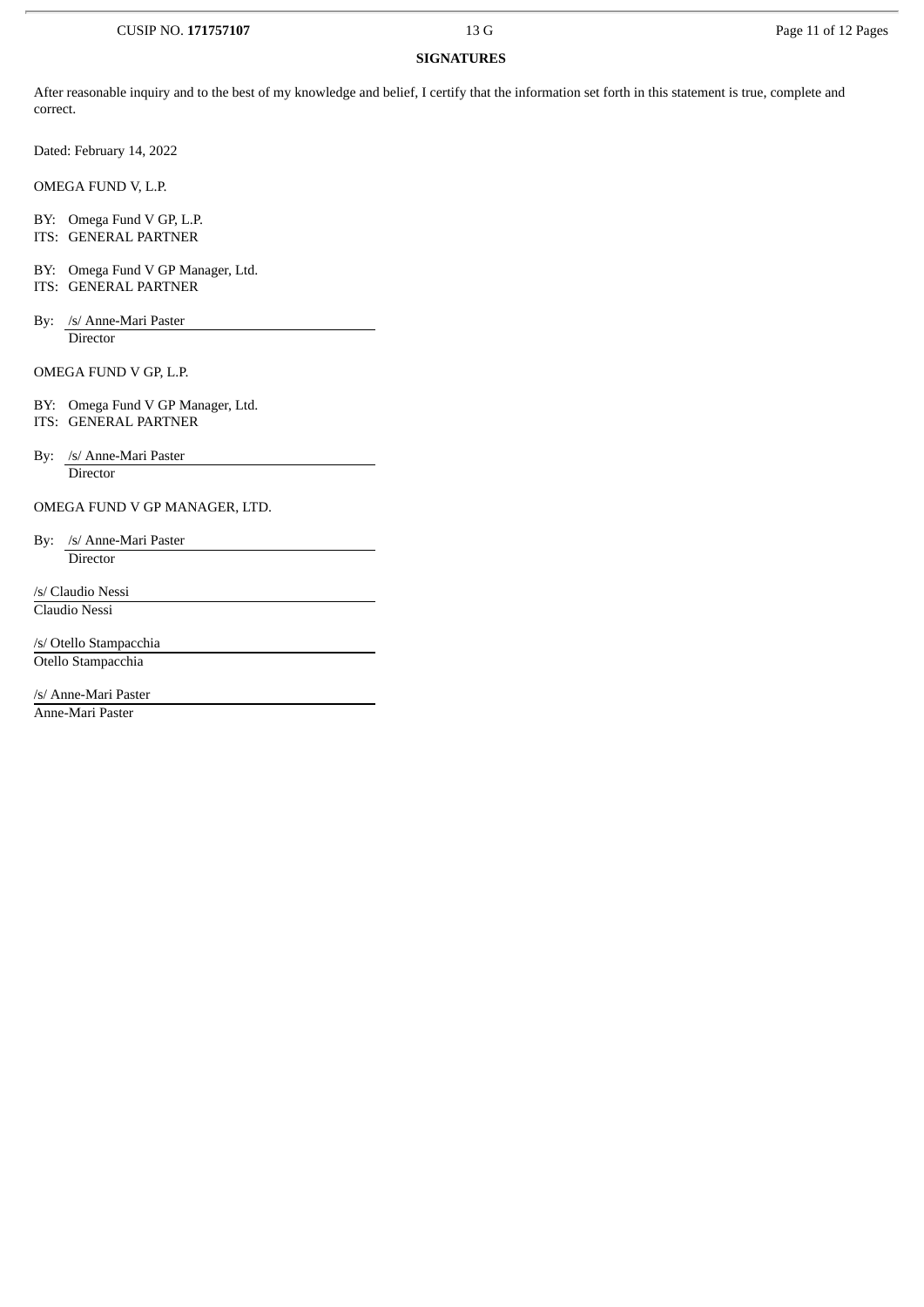|               | <b>CUSIP NO. 171757107</b> | 13 G | Page 12 of 12 Pages |  |  |
|---------------|----------------------------|------|---------------------|--|--|
| Exhibit(s):   |                            |      |                     |  |  |
| Exhibit 99.1: | Joint Filing Statement     |      |                     |  |  |
| Exhibit 99.2: | Power of Attorney          |      |                     |  |  |
|               |                            |      |                     |  |  |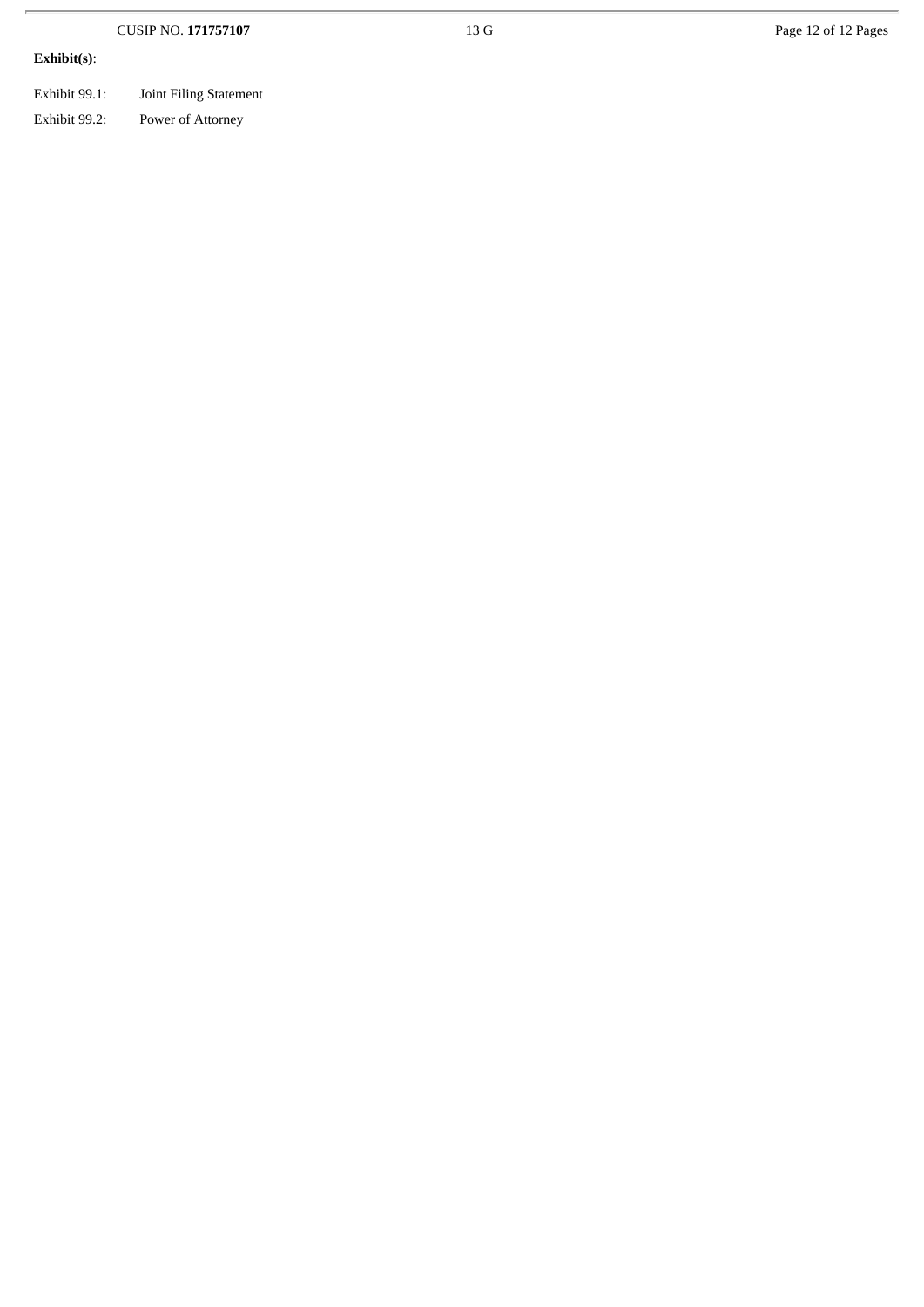#### **CUSIP No. 171757107 13 G Exhibit 99.1**

### **AGREEMENT**

Pursuant to Rule 13d-1(k)(1) under the Securities Exchange Act of 1934, as amended, the undersigned hereby agree that only one statement containing the information required by Schedule 13G need be filed with respect to the ownership by each of the undersigned of Common Stock of Cidara Therapeutics, Inc.

Dated: February 14, 2022

OMEGA FUND V, L.P.

BY: Omega Fund V GP, L.P.

ITS: GENERAL PARTNER

BY: Omega Fund V GP Manager, Ltd. ITS: GENERAL PARTNER

By: /s/ Anne-Mari Paster Director

OMEGA FUND V GP, L.P.

BY: Omega Fund V GP Manager, Ltd. ITS: GENERAL PARTNER

OMEGA FUND V GP MANAGER, LTD.

By: /s/ Anne-Mari Paster

Director

/s/ Claudio Nessi

Claudio Nessi

/s/ Otello Stampacchia Otello Stampacchia

/s/ Anne-Mari Paster

Anne-Mari Paster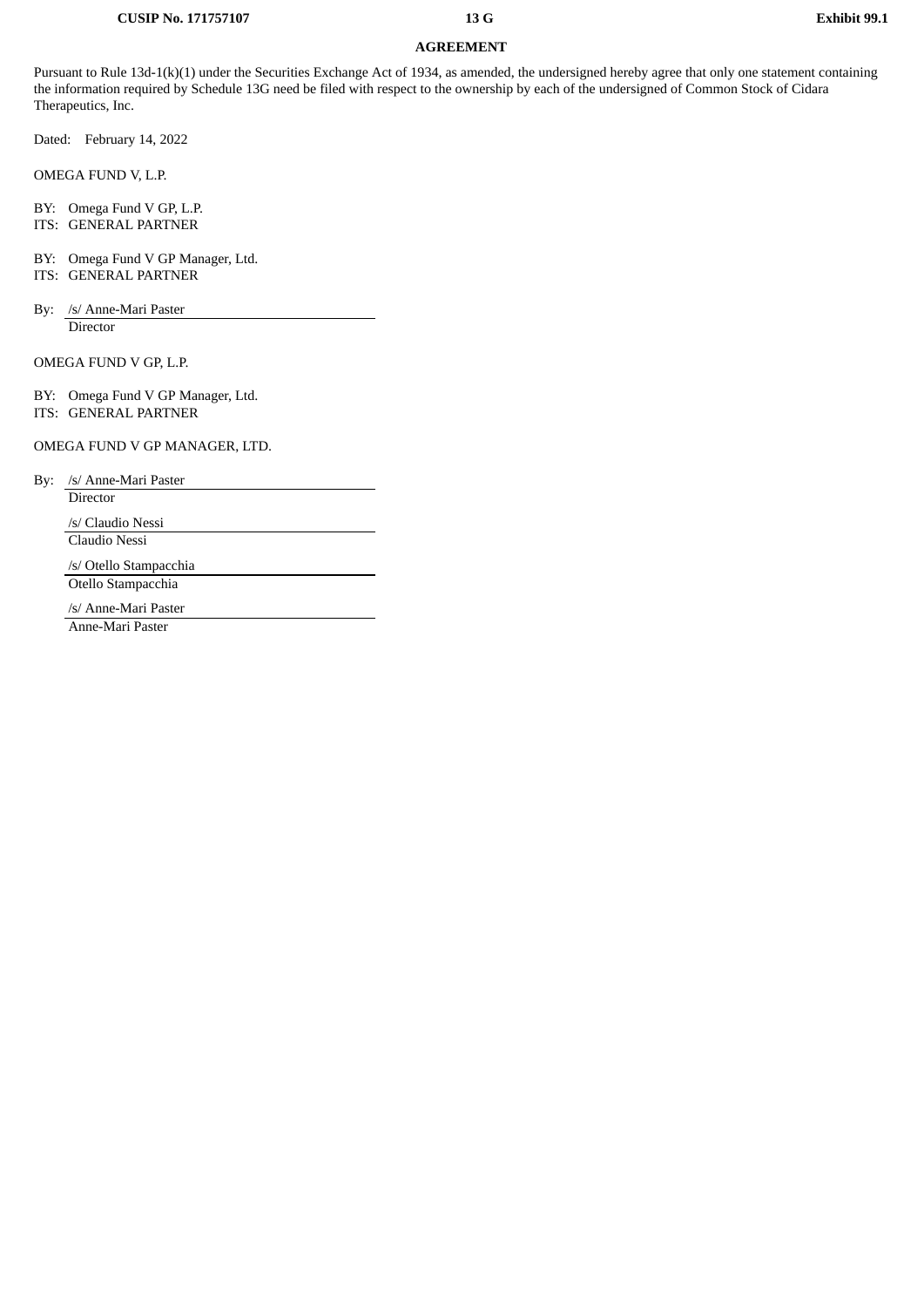#### **POWER OF ATTORNEY**

Know all by these presents, that each of the undersigned hereby constitutes and appoints each other undersigned, such person's true and lawful attorney-in-fact, to:

- (1) execute for and on behalf of each of such person Forms 3, 4, and 5 and Schedules 13D or 13G, as appropriate, and any required amendments thereto (collectively, the "Reports"), with respect to their current or future beneficial ownership of securities of any public company, in accordance with Section 13(d) and/or Section 16(a) of the Securities Exchange Act of 1934, as amended, and the respective rules (including Rule 13d-1) promulgated thereunder;
- (2) do and perform any and all acts for and on behalf of such person which may be necessary or desirable to complete and execute any such Report and timely file such form with the United States Securities and Exchange Commission and any stock exchange or similar authority; and
- (3) take any other action of any type whatsoever in connection with the foregoing which, in the opinion of an attorney-in-fact, may be of benefit to, in the best interest of, or legally required by, such person, it being understood that the documents executed by an attorney-in-fact on behalf of such person pursuant to this Power of Attorney shall be in such form and shall contain such terms and conditions as such attorney-in-fact may approve in such attorney-in-fact's discretion.

Each of the undersigned hereby grants to each attorney-in-fact full power and authority to do and perform any and every act and thing whatsoever requisite, necessary, or proper to be done in the exercise of any of the rights and powers herein granted, as fully to all intents and purposes as the undersigned might or could do if personally present, with full power of substitution or revocation, hereby ratifying and confirming all that each attorney-in-fact, or such attorney-in-fact's substitute or substitutes, shall lawfully do or cause to be done by virtue of this power of attorney and the rights and powers herein granted. Each of the undersigned hereby ratifies and confirms each Report that has been signed by any other undersigned prior to the date hereof. Each of the undersigned acknowledges that each foregoing attorney-in-fact, in serving in such capacity at the request of the undersigned, is not assuming any of the undersigneds' responsibilities to comply with Section 13(d) or Section 16 of the Securities Exchange Act of 1934.

This Power of Attorney shall remain in full force and effect until the undersigned are no longer required to file Reports with respect to the undersigneds' current or future holdings of and transactions in securities issued by any public company, unless earlier revoked by the undersigned in a signed writing delivered to each foregoing attorney-in-fact.

[The remainder of this page is intentionally left blank.]